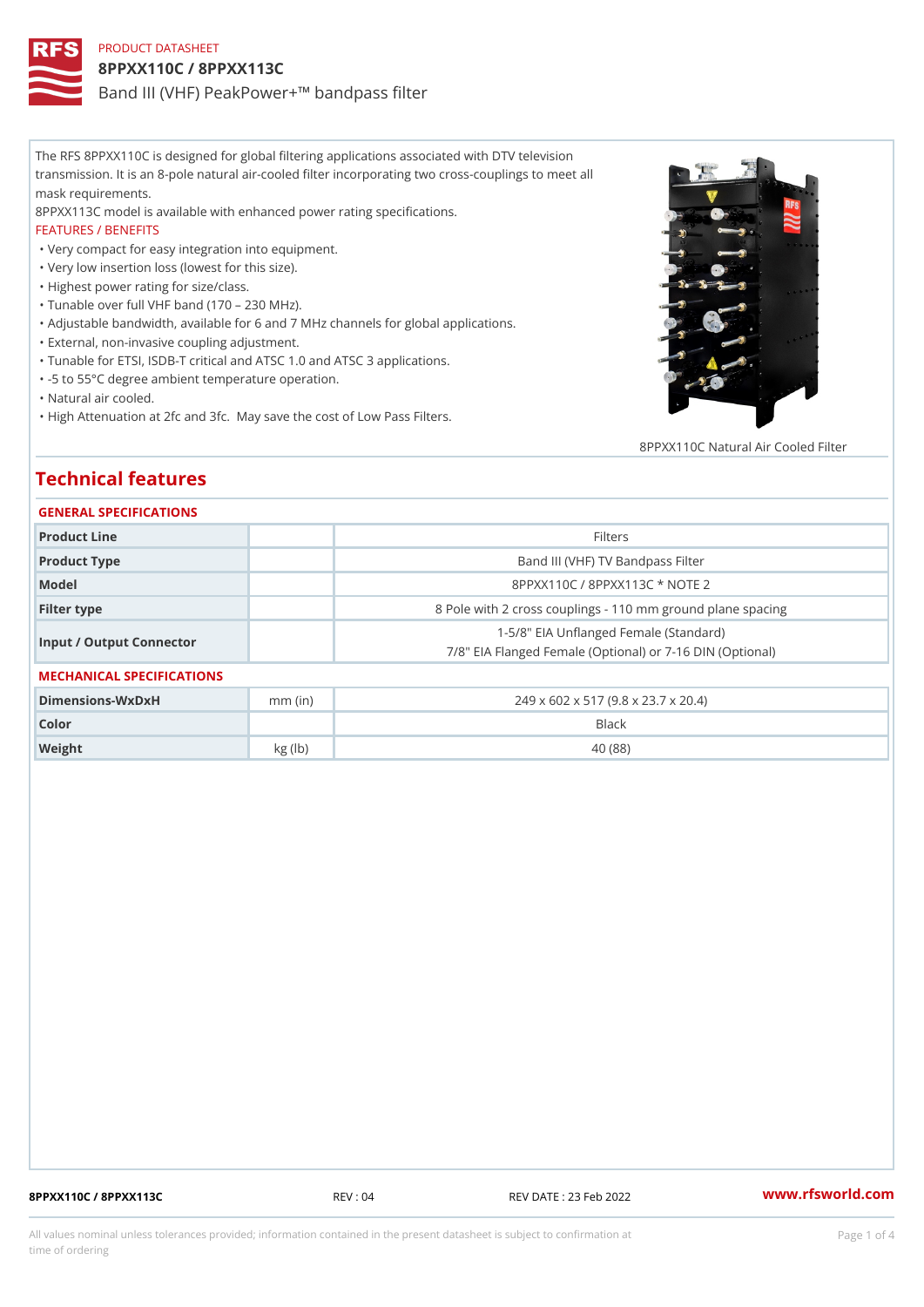# PRODUCT DATASHEET 8PPXX110C / 8PPXX113C Band III (VHF) PeakPower+!" bandpass filter

| <b>SPECIFICATIONS</b>                  |                                            |                                                                                                                                                                                      |                                                                                      |                                                                                                                                                                                                                                                                                                                                                                                        |  |  |
|----------------------------------------|--------------------------------------------|--------------------------------------------------------------------------------------------------------------------------------------------------------------------------------------|--------------------------------------------------------------------------------------|----------------------------------------------------------------------------------------------------------------------------------------------------------------------------------------------------------------------------------------------------------------------------------------------------------------------------------------------------------------------------------------|--|--|
| Out-of-Band Emissions Mask             |                                            |                                                                                                                                                                                      | DVB-T & T2 ETSI triticalSDB-T critical                                               | ATSC and ATSC 3                                                                                                                                                                                                                                                                                                                                                                        |  |  |
| Channel Bandwidths                     | MHz                                        | $\overline{7}$                                                                                                                                                                       | 6                                                                                    | 6                                                                                                                                                                                                                                                                                                                                                                                      |  |  |
| Frequency Range                        | MHz                                        |                                                                                                                                                                                      | $170 - 230$                                                                          |                                                                                                                                                                                                                                                                                                                                                                                        |  |  |
| Input Power Rating                     | k W                                        | 3.5 @ 177.5MHz<br>3.5 @ 226.5MHz<br>$4.0*$ @ 177.5MHz<br>$4.0*$ @ 226.5MHz<br>*NOTE 2                                                                                                | 2.7 @ 173MHz<br>2.7 @ 219MHz<br>$3.2*$ @ 173MHz<br>$3.2$ * @ 219MHz<br>*NOTE 2       | 3.0 @ 177MHz<br>3.0 @ 213MHz<br>3.5* @ 177MHz<br>3.5* @ 213MHz<br>*NOTE 2                                                                                                                                                                                                                                                                                                              |  |  |
| Insertion Loss at Fc                   | d B                                        | $< 0.28$ @ 177.5MHz<br>$< 0.35$ @ 226.5MHz<br>$< 0.26$ * @ 177.5MHz<br>$< 0.32$ * @ 226.5MHz                                                                                         | $< 0.35$ @ 173MHz<br>$< 0.45$ @ 219MHz<br>$< 0.32$ * @ 173MHz<br>$< 0.41$ * @ 219MHz | $< 0.33$ @ 177MHz<br>$< 0.38$ @ 213MHz<br>$< 0.31$ * @ 177MHz<br>$< 0.35$ * @ 213MHz                                                                                                                                                                                                                                                                                                   |  |  |
| Attenuation                            | dB                                         | $<$ 1.35 at fc $\pm$ 3.33 MHz<br>$<$ 1.9 at fc $\pm$ 3.4 MHz<br>$< 1.25$ * at fc $\pm 3.33$ MHz<br>$>15$ at fc $\pm 3.7$ MHz<br>$>58.0$ at fc $±11.75$ MHz<br>$>65dB$ at 2fc and 3fc |                                                                                      | $< 0.75$ at fc $\pm 2.69$ MH<br>$< 0.95$ at fc $\pm 2.915$ MH<br><1.62 at fc ±2.79 MHx2.68* at fc ±2.69 MH<br><1.75* at fc ±3.4 MHz<br>$514.0$ at fc $\pm 3.15$ MHz 20.0 at fc $\pm 3.5$ MHz<br>>27.0 at fc ±5.25 MHz >31.0 at fc ±4.5 MHz >20.0 at fc ±4.0 MHz<br>>52.0 at fc ±10.5 MHz<br>$\frac{2}{3}$ >65dB at 2fc and 3fc>65.0 at fc ±9.0 MHz<br>$>65dB$ at 2fc and 3fc<br>NOTE 1 |  |  |
| VSWR average across carriers           |                                            | < 1.1                                                                                                                                                                                | < 1.1                                                                                | < 1.1                                                                                                                                                                                                                                                                                                                                                                                  |  |  |
| Return Loss Average Across<br>Carriers |                                            | 26.4                                                                                                                                                                                 | 26.4                                                                                 | 26.4                                                                                                                                                                                                                                                                                                                                                                                   |  |  |
| Group Delay Variation                  | n s                                        |                                                                                                                                                                                      |                                                                                      | <750 at fc ± 3.33 MHz<br><590 at fc ± 2.79 MH <sub>2</sub><br><350 at fc ± 2.915 MH                                                                                                                                                                                                                                                                                                    |  |  |
| Maximum Operating<br>Temperature       | $^{\circ}$ C ( $^{\circ}$ F                |                                                                                                                                                                                      | 80 (176)                                                                             |                                                                                                                                                                                                                                                                                                                                                                                        |  |  |
| Ambient Temperature RangeC (°F         |                                            | -5 to 55 (23 to 131)                                                                                                                                                                 |                                                                                      |                                                                                                                                                                                                                                                                                                                                                                                        |  |  |
| Maximum Temperature Flise°C (°F        |                                            |                                                                                                                                                                                      | 40 (104)                                                                             |                                                                                                                                                                                                                                                                                                                                                                                        |  |  |
| Freq Drift - Ambient<br>Temperature    | $k$ H z / $\circ$ C ( $\upharpoonright$ F) |                                                                                                                                                                                      | $< 0.3$ (0.17)                                                                       |                                                                                                                                                                                                                                                                                                                                                                                        |  |  |

8PPXX110C / 8PPXX113C REV : 04 REV DATE : 23 Feb 2022 [www.](https://www.rfsworld.com)rfsworld.com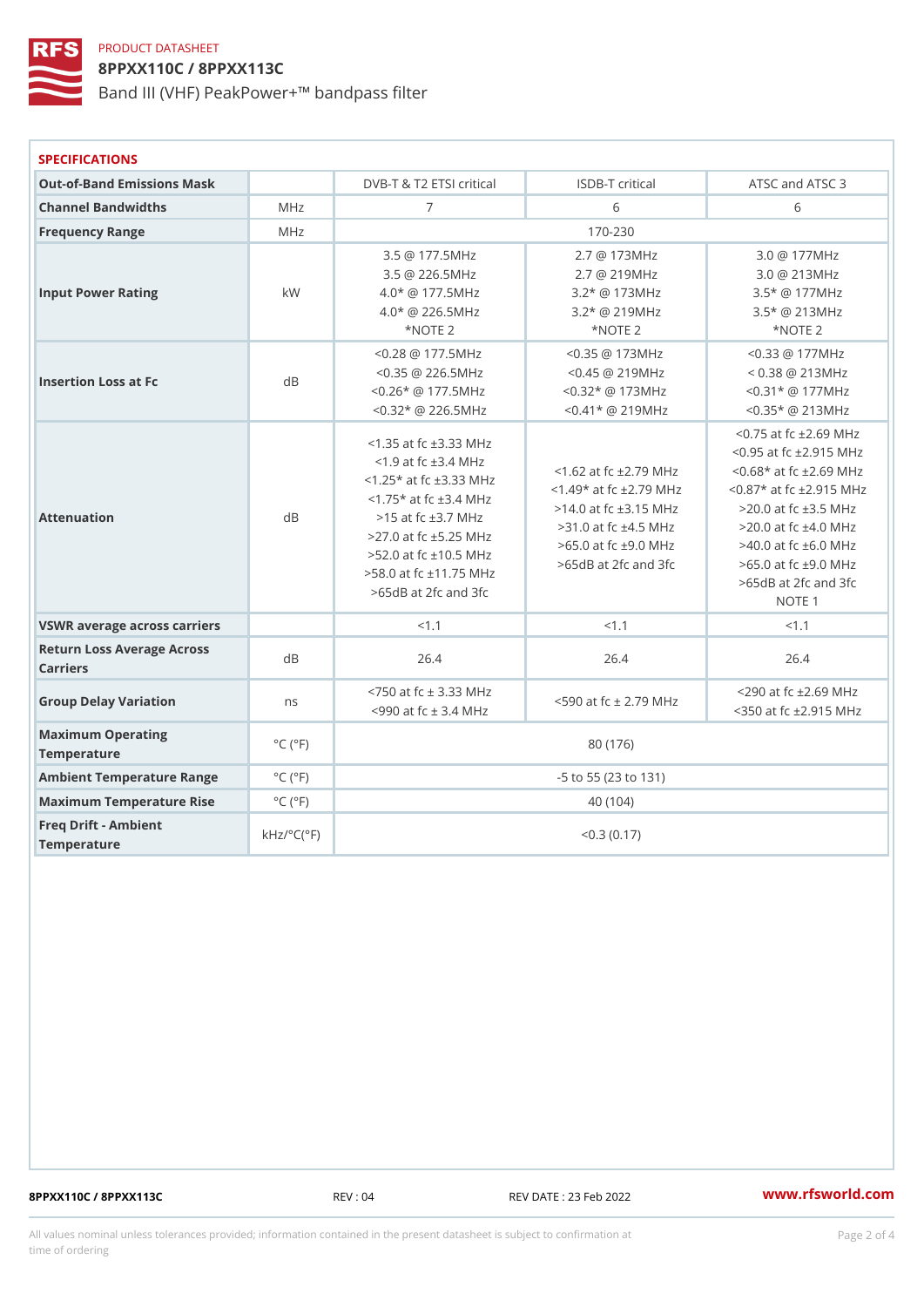## PRODUCT DATASHEET 8PPXX110C / 8PPXX113C

Band III (VHF) PeakPower+!" bandpass filter

8PPXX110C Filter Response - ATSC/ ATSC 3

## 8PPXX110C Filter Dimensions

| External Document Links               |         | Notes                  |                  |
|---------------------------------------|---------|------------------------|------------------|
| 8 P P X X 1 1 0 C / 8 P P X X 1 1 3 C | REV: 04 | REV DATE : 23 Feb 2022 | www.rfsworld.com |

All values nominal unless tolerances provided; information contained in the present datasheet is subject to Pcapgeling that i time of ordering